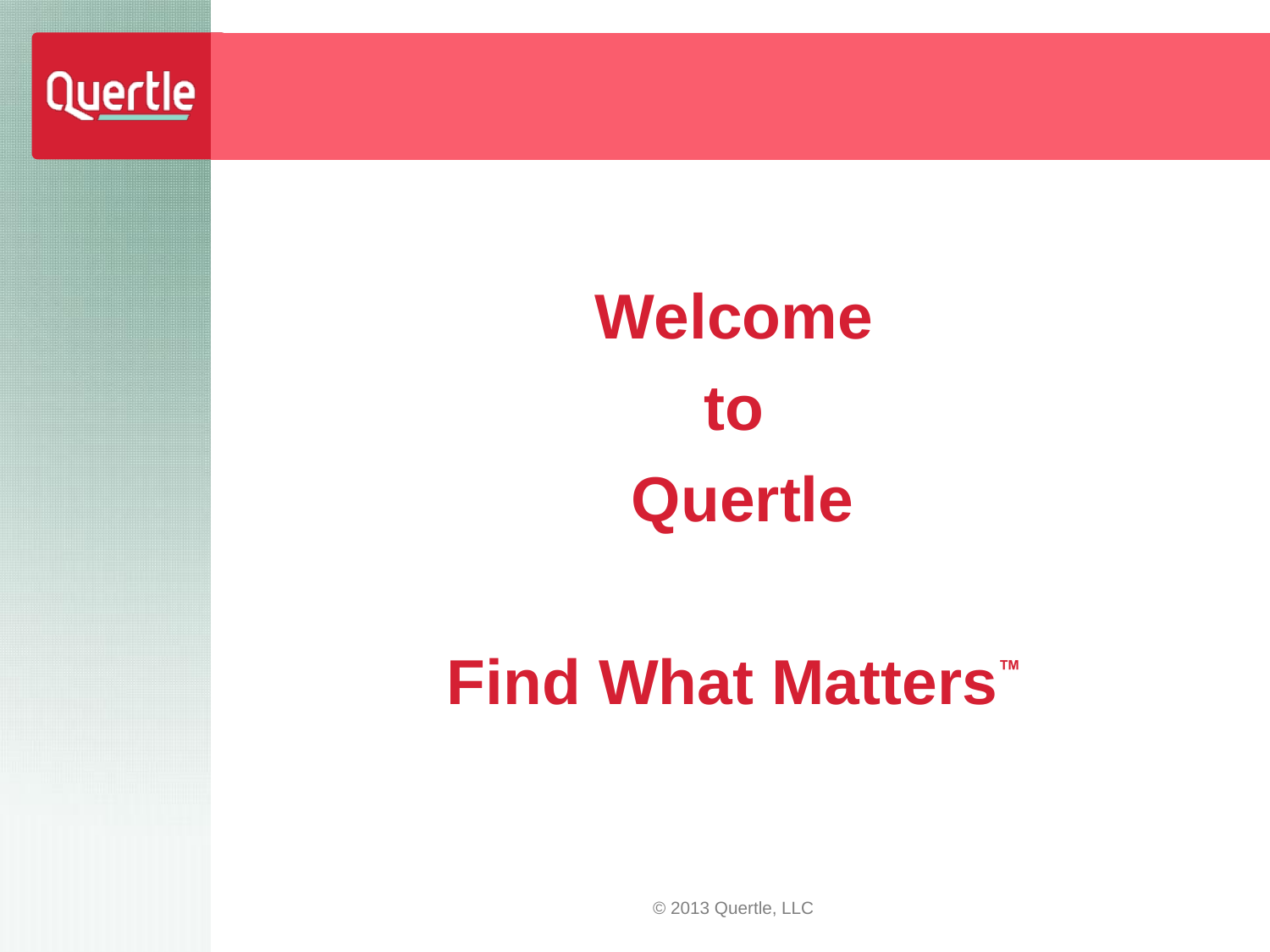## Quertle Outline

- Introduction to Quertle
- When to Use Quertle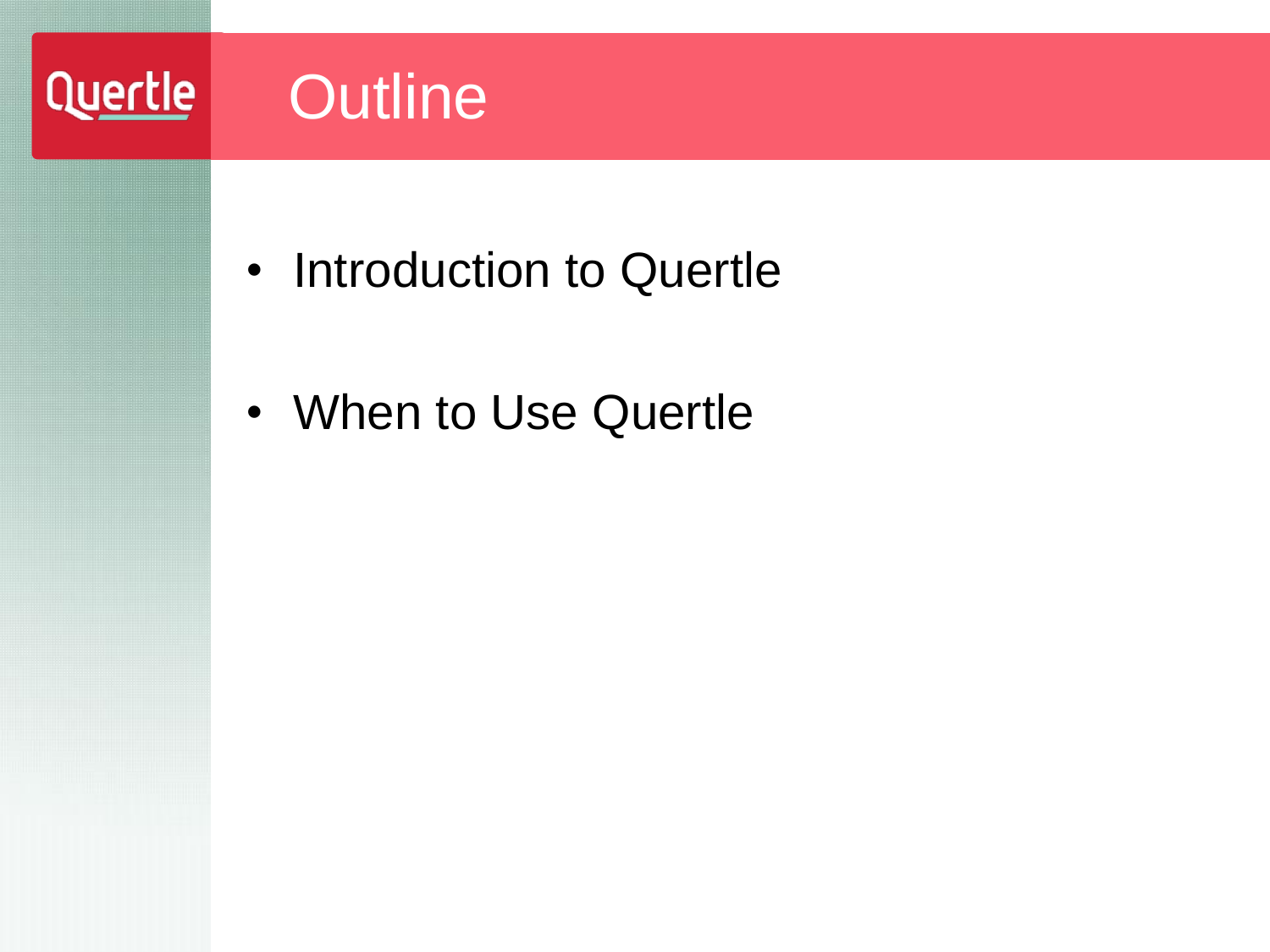## Issue: Too Many Results

Quertle

• Sometimes a search gives so many results that it is nearly impossible to find what really matters



- Too many irrelevant results
- Too hard to explore the sheer numbers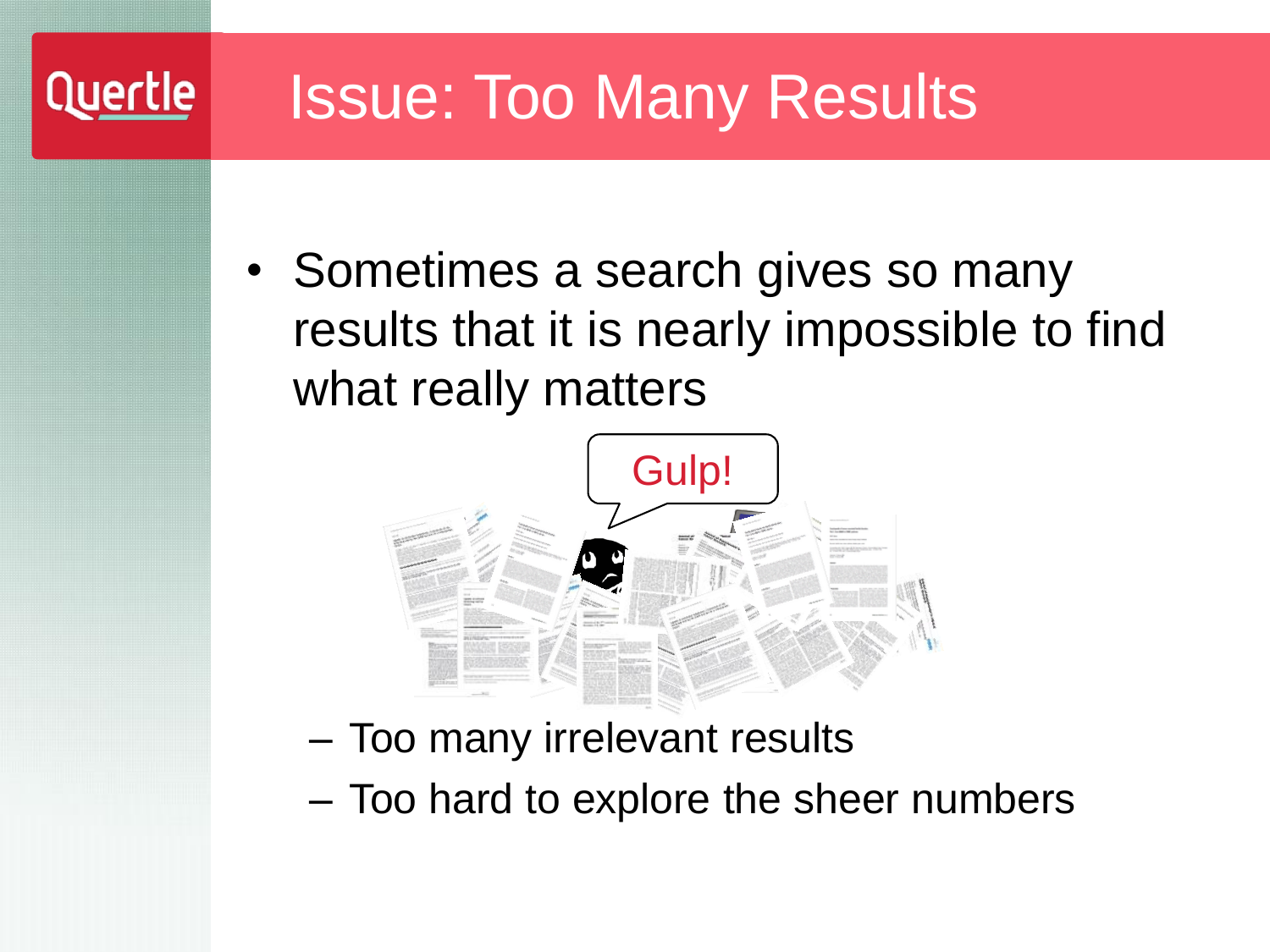## Solution: Quertle

Quertle

- Relationship-based searching
	- Query terms tied together in a meaningful way
- Intuitive exploration
	- Highlighting in context
	- Dynamic filters
	- Automatic identification of Key Concepts

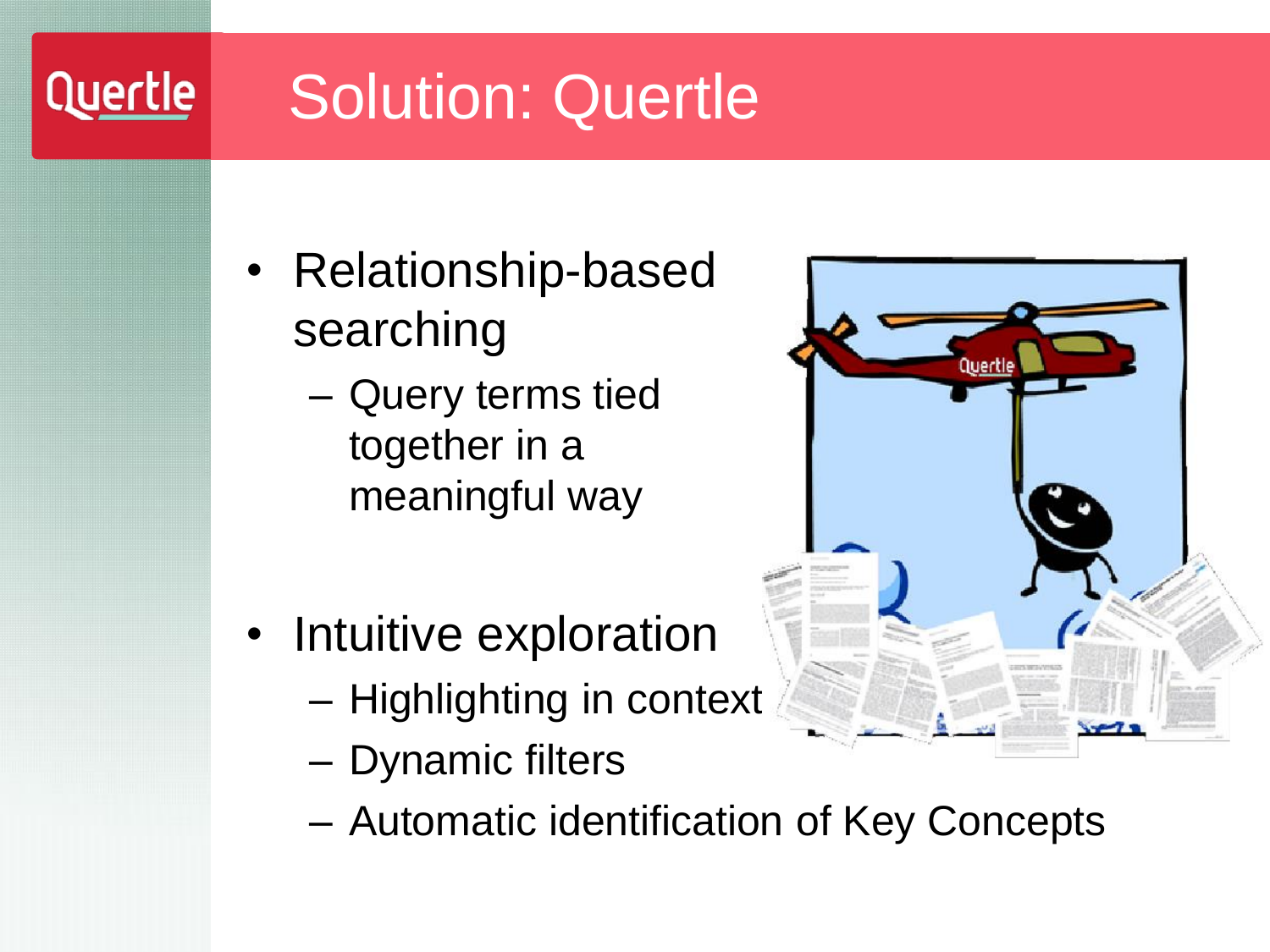#### Quertle Quertle Basics

- Content
	- Journal articles
		- All of PubMed plus about 2.5M articles as full-text
	- NIH Grant Applications
	- TOXLINE
	- Curated Biomedical News
- Quertle can connect to your link resolver
- Free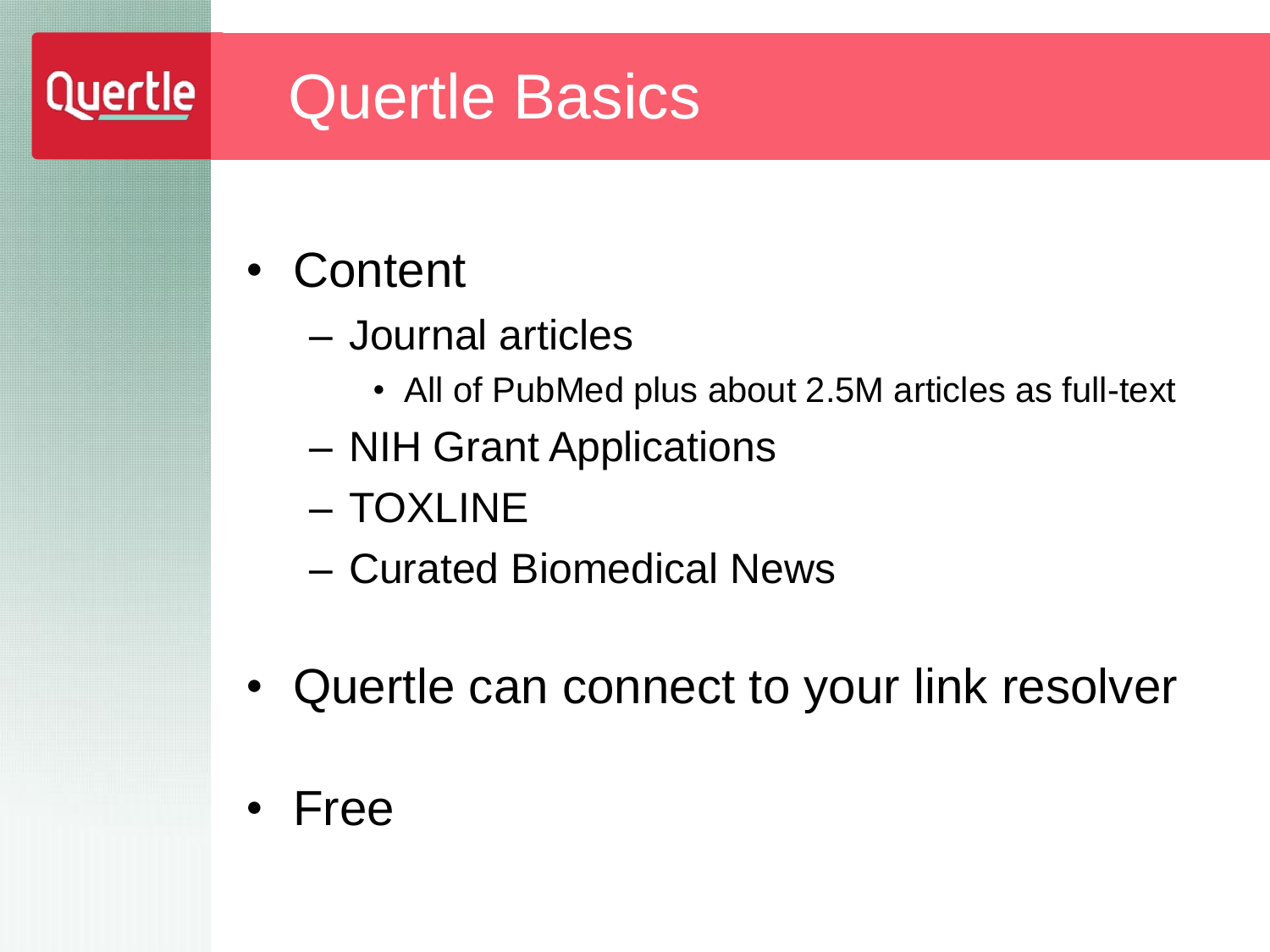### **Quertle**

### Use Quertle When…

- You are looking for a relationship among your search terms
	- That is, where the author has stated a meaningful connection
	- Not that the document simply contains those terms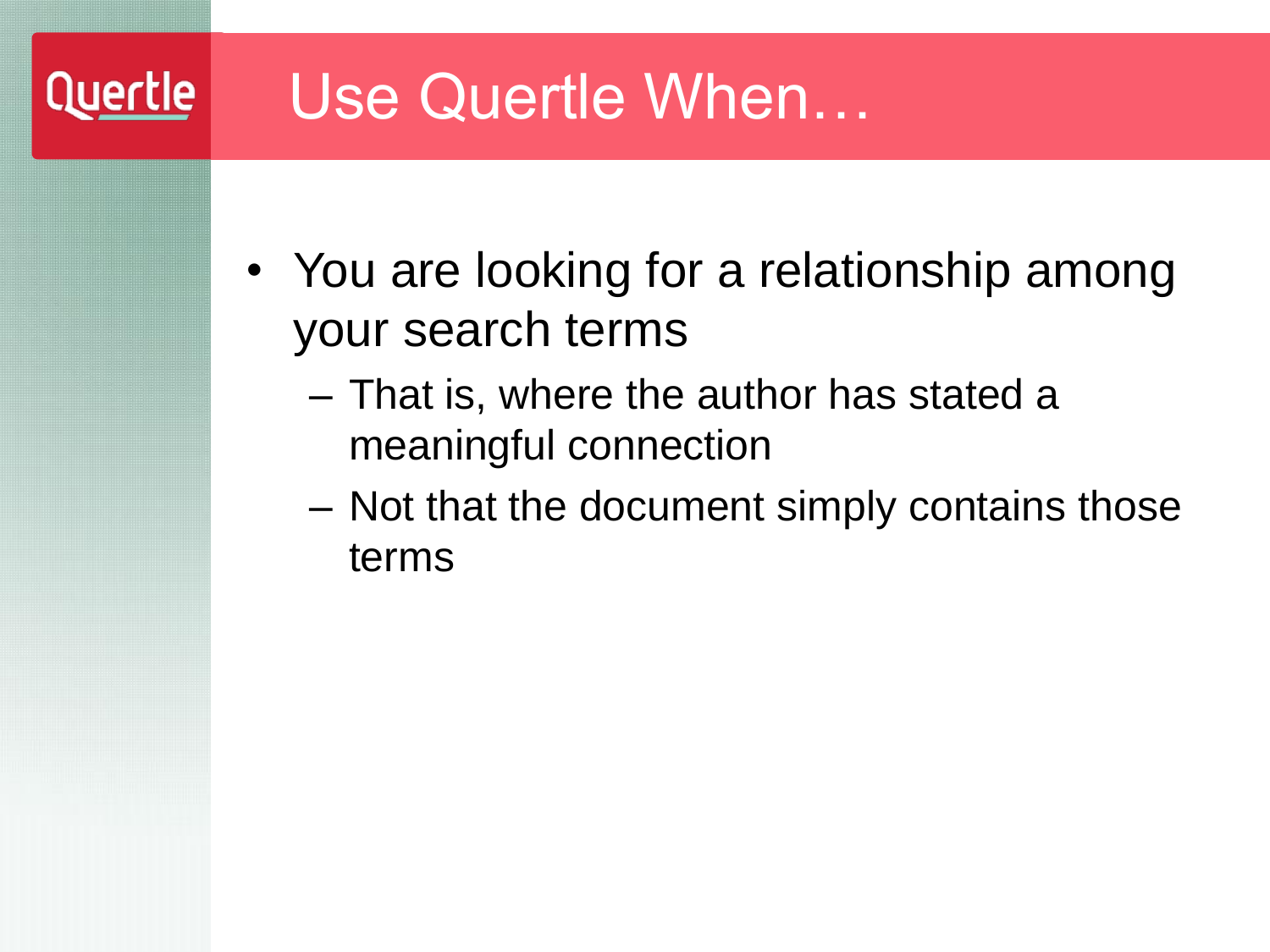| Find what matters™                                                                                                                                                                                                                                                                                                                                                                                                                                                                                                                                                                                | <b>RAFB1</b> and melanoma<br>◉<br><b>SEARCH</b><br>Use Power Terms™ and proper capitalization for best results (view examples)<br><b>Authors</b><br>ℯ<br>Clear All<br><b>Journals</b><br>ℯ<br>Help                                                                                                                                                                                                                                                                                                                                                                                                                                                                                                                                                                                                                                                                                                                                                                                                                                                                                                                                                                                                                                                                                                                                                                                                                                                                                                                                                                                                                                                                                     |
|---------------------------------------------------------------------------------------------------------------------------------------------------------------------------------------------------------------------------------------------------------------------------------------------------------------------------------------------------------------------------------------------------------------------------------------------------------------------------------------------------------------------------------------------------------------------------------------------------|----------------------------------------------------------------------------------------------------------------------------------------------------------------------------------------------------------------------------------------------------------------------------------------------------------------------------------------------------------------------------------------------------------------------------------------------------------------------------------------------------------------------------------------------------------------------------------------------------------------------------------------------------------------------------------------------------------------------------------------------------------------------------------------------------------------------------------------------------------------------------------------------------------------------------------------------------------------------------------------------------------------------------------------------------------------------------------------------------------------------------------------------------------------------------------------------------------------------------------------------------------------------------------------------------------------------------------------------------------------------------------------------------------------------------------------------------------------------------------------------------------------------------------------------------------------------------------------------------------------------------------------------------------------------------------------|
|                                                                                                                                                                                                                                                                                                                                                                                                                                                                                                                                                                                                   | ෙ Broader Results (2,158) ?<br><b>Save Search+Filters</b><br><b>Solume Focused Results (1,074)</b> 2                                                                                                                                                                                                                                                                                                                                                                                                                                                                                                                                                                                                                                                                                                                                                                                                                                                                                                                                                                                                                                                                                                                                                                                                                                                                                                                                                                                                                                                                                                                                                                                   |
| $\left( 2\right)$<br><b>Applied Filters</b><br><b>None</b>                                                                                                                                                                                                                                                                                                                                                                                                                                                                                                                                        | Selected: 0 Export<br><b>Turn Highlighting Off</b><br>$\checkmark$<br><b>Expand All Relationships</b><br><b>Sort by Date</b>                                                                                                                                                                                                                                                                                                                                                                                                                                                                                                                                                                                                                                                                                                                                                                                                                                                                                                                                                                                                                                                                                                                                                                                                                                                                                                                                                                                                                                                                                                                                                           |
| <b>Filters</b><br><b>Also Containing</b><br>$\left( 2\right)$<br>Q<br>×<br><b>Published Within</b><br>Last 30 days<br>Last year<br>Last 3 years<br>Last 5 years<br><b>Publication Type</b><br>同<br><b>Reviews</b><br><b>Full-Text Documents</b><br><b>Grant Applications</b><br><b>News</b><br>»More<br>$\circled{2}$<br><b>Key Concepts</b><br>V<br>melanoma<br><b>Malignant Melanoma</b><br>Uveal Melanoma<br>Acral Lentiginous Melan<br>Nodular Melanoma<br>Mucosal Melanoma<br>Superficial Spreading M<br>Lentigo Maligna Melano<br>Lentigo Maligna<br><b>General Concepts</b><br>Mutagenesis | Molecular Dermatopathology in Malignant Melanoma<br>1.<br><b>圖 PubMed Central B</b><br>My Library<br>Reginster Marie-Annick  Quatresooz Pascale »<br>Dermatol Res Pract (2012) Show Abstract »<br>In addition, somatic mutations in p16, p53, BRAF, and cKIT are present in MM.<br>» More Relationships<br>Combined targeting of BRAF and CRAF or BRAF and PI3K effector pathways is required for efficacy in NRAS<br>$2^{\circ}$<br>mutant tumors.<br>圕<br>PubMed Central <b>心</b><br>PubMed <b>B</b><br>My Library<br>Jaiswal BS  Seshagiri S »<br>PLoS One (2009) Show Abstract »<br>Given that BRAF is more commonly mutated in melanomas, we hypothesized that targeting the BRAF effector arm alone<br>would be sufficient to affect cell proliferation and in vivo tumor growth.<br>» More Relationships<br>The RAS/mitogen activated protein (MAP) kinase pathway in melanoma biology and therapeutics.<br>$3^{\circ}$<br><b>■ PubMed Central B</b> 因<br>PubMed <sub>o</sub><br>My Library<br>Jarell AD  Tsao H »<br>Biologics (2007) Show Abstract »<br>Not surprisingly, since both NRAS and BRAF are frequently activated in melanocytic tumors, ERKs has been shown to<br>be phosphorylated, and therefore active, in up to 90% of human melanomas.<br>» More Relationships<br>Active N-Ras and B-Raf inhibit anoikis by downregulating Bim expression in melanocytic cells.<br>4<br>PubMed <sub>o</sub><br>My Library<br>Goldstein NB  Shellman YG »<br>J Invest Dermatol (2008) Show Abstract »<br>B-Raf and N-Ras proteins are often activated in melanoma, yet their roles in producing inherent survival signals are not<br>fully understood.<br>» More Relationships |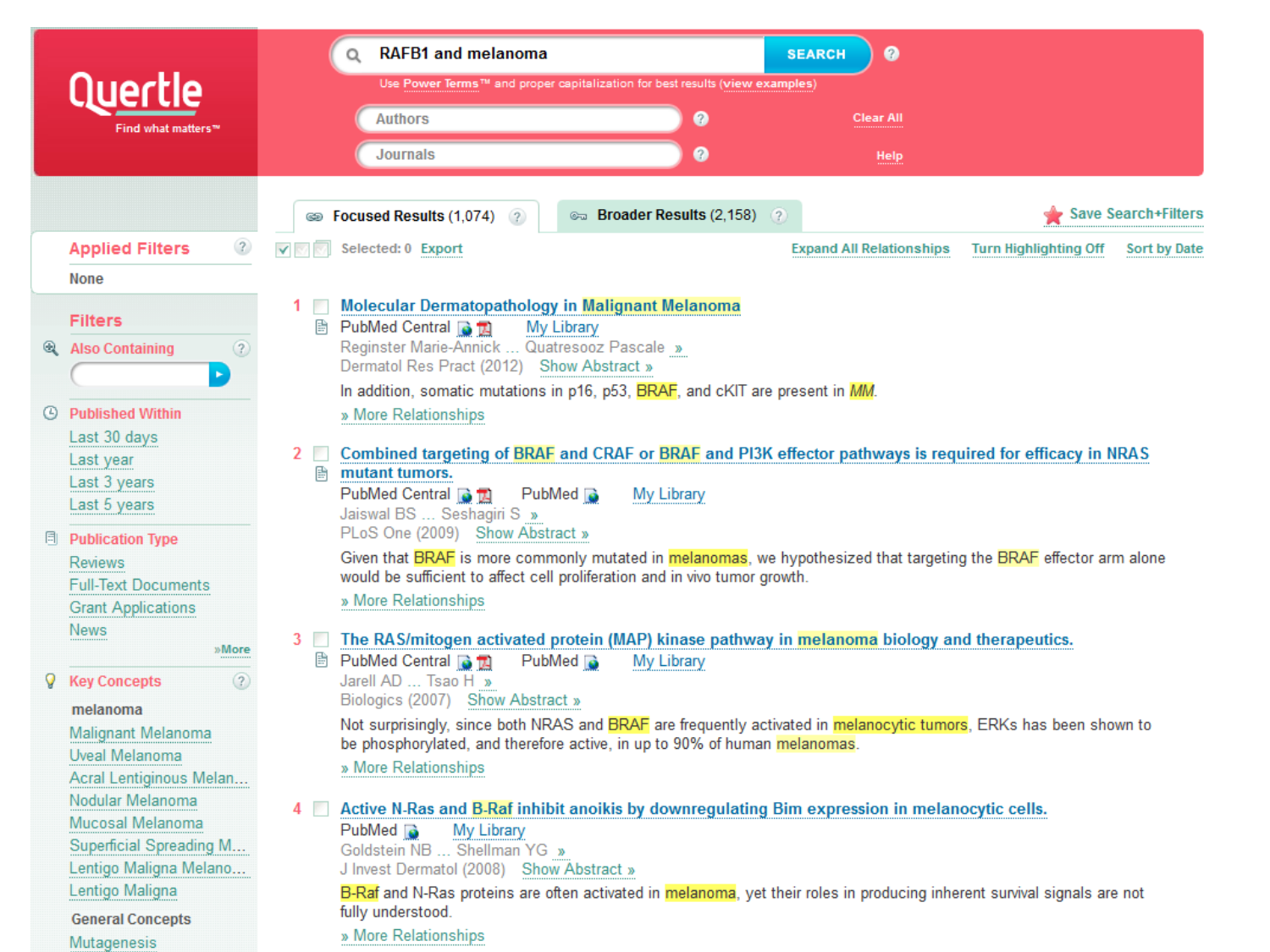#### Quertle |

## Hint: Focus on the Relationship

- What you want: Reviews on BRAF and melanoma in mice within the last year
- What you should do: Query: BRAF and melanoma then
	- Filter: Also containing = mice Publication Type = Reviews Publication Date = Last year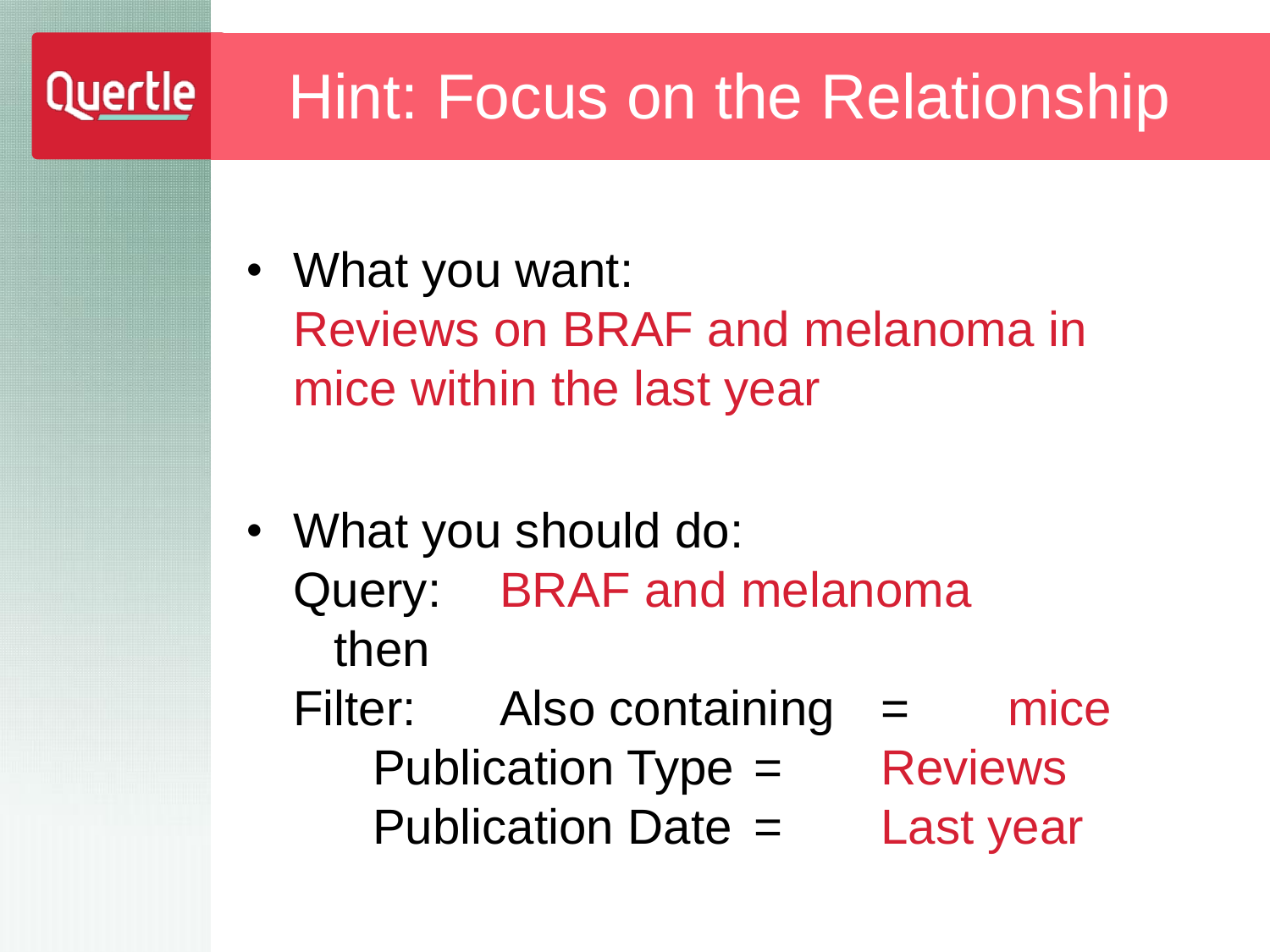#### Quertle Use Quertle When…

- You want to find all members of a class
	- Examples: Diseases; genes; cell types; …



tool for answering questions.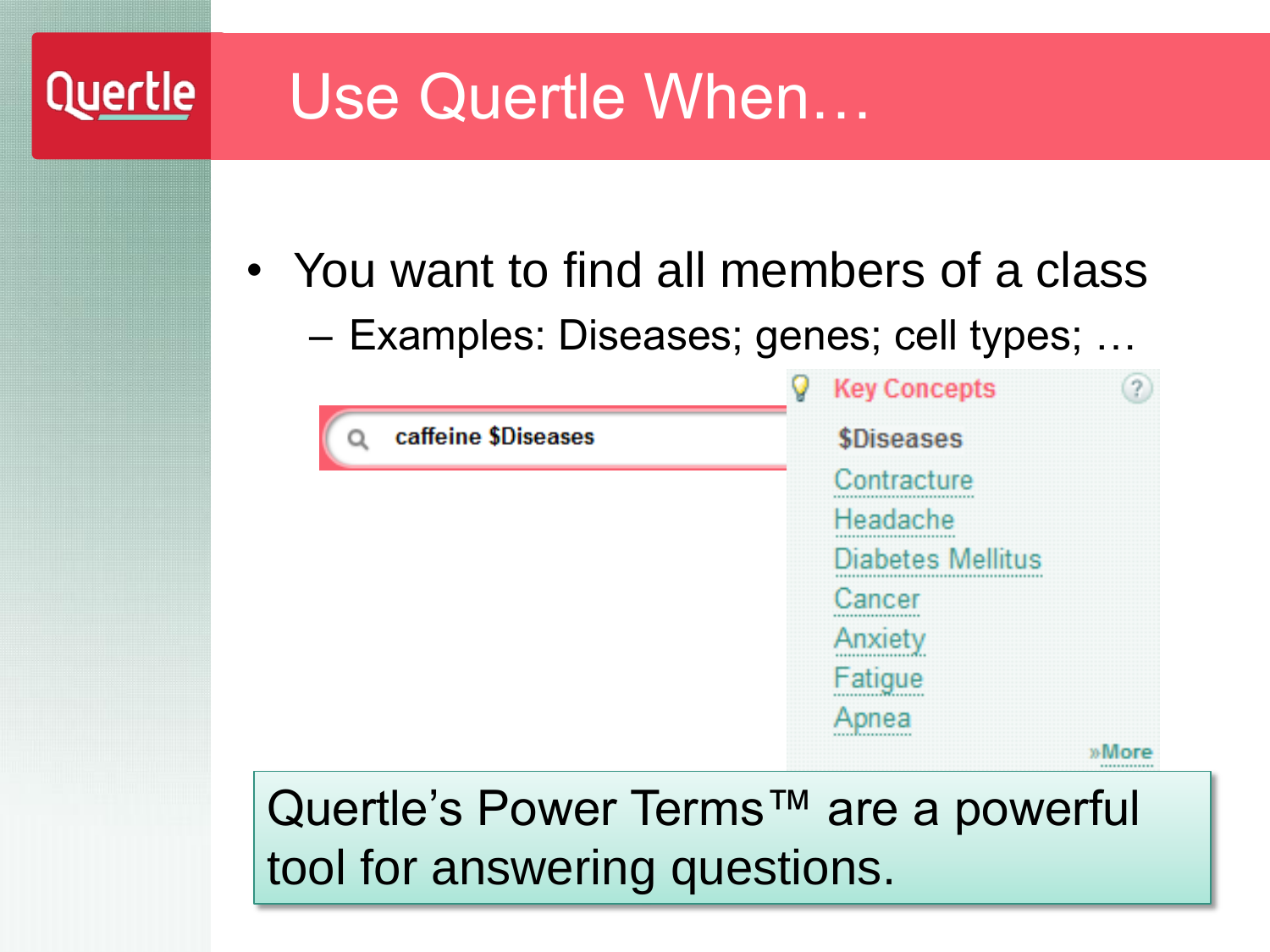#### Quertle

### Use Quertle When…

- You are interested in actions
- For example
	- Prevent
	- Cause

Because Quertle focuses on relationships, actions are handled explicitly.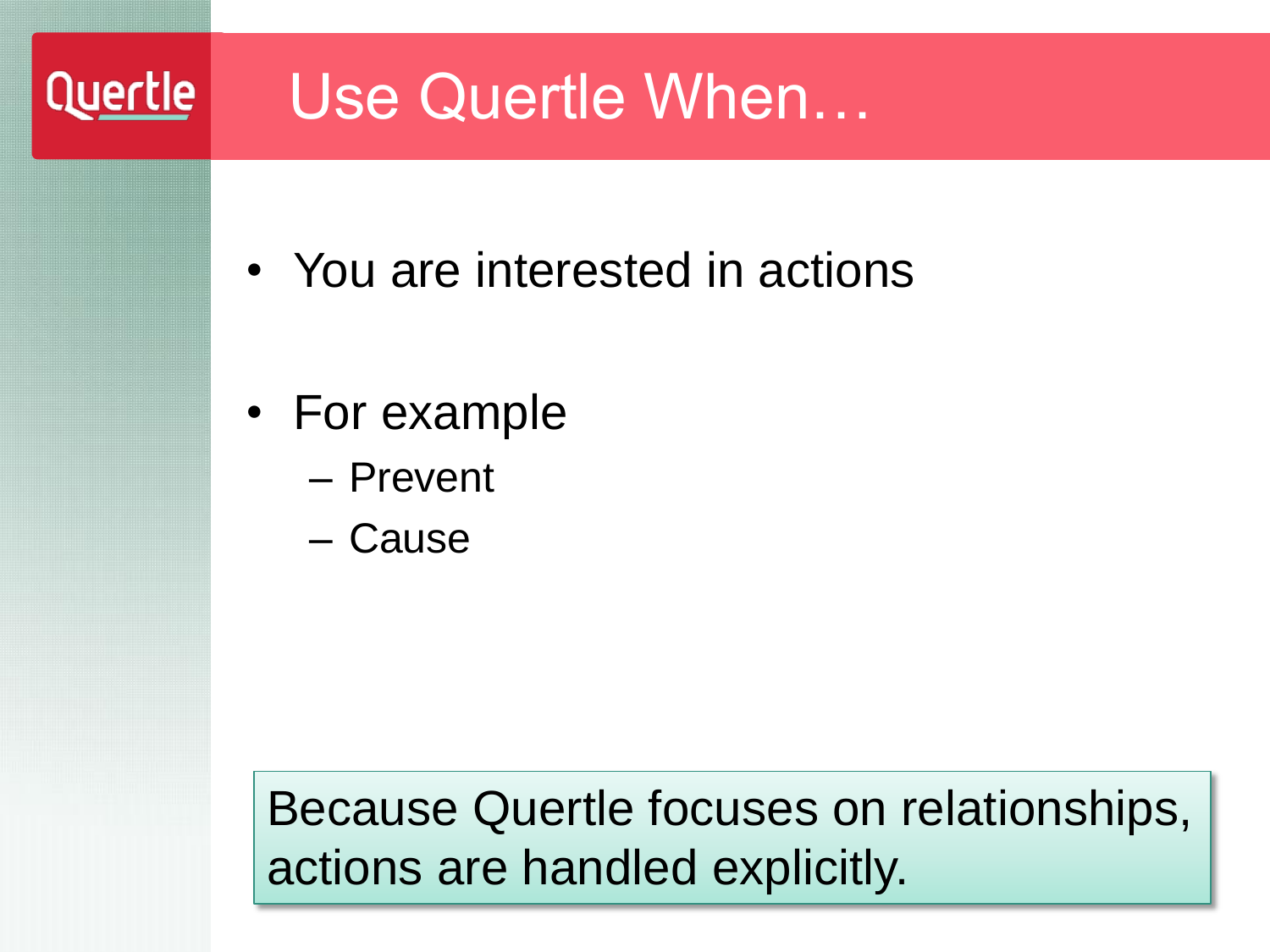#### **Quertle** Use Quertle When…

- You want to avoid confusion among similar terms
- For example
	- $NO =$  nitric oxide (not a negative)
	- $-$  MAID  $=$  another name for the CCNDBP1

gene (not "household help")

Quertle "understands" biology, medicine, and chemistry.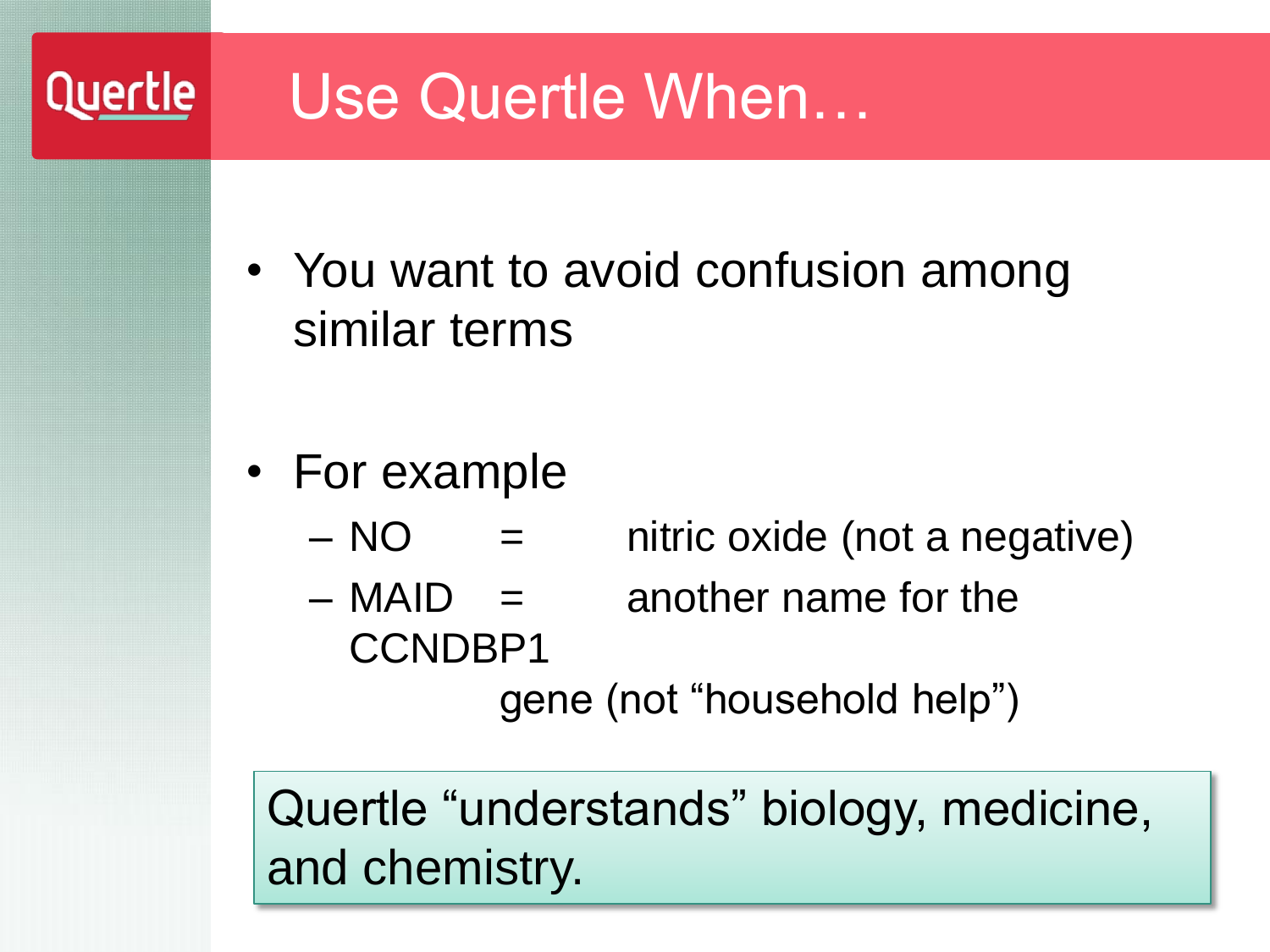#### Quertle | Available Soon

- Ad-free access
- Functionality directly on your site
	- Searching on your site
		- Even with your content
	- Topic streams
		- For example, latest literature on Alzheimer's
- Even smarter searching
	- Using Quertle's new metaQ™ technology